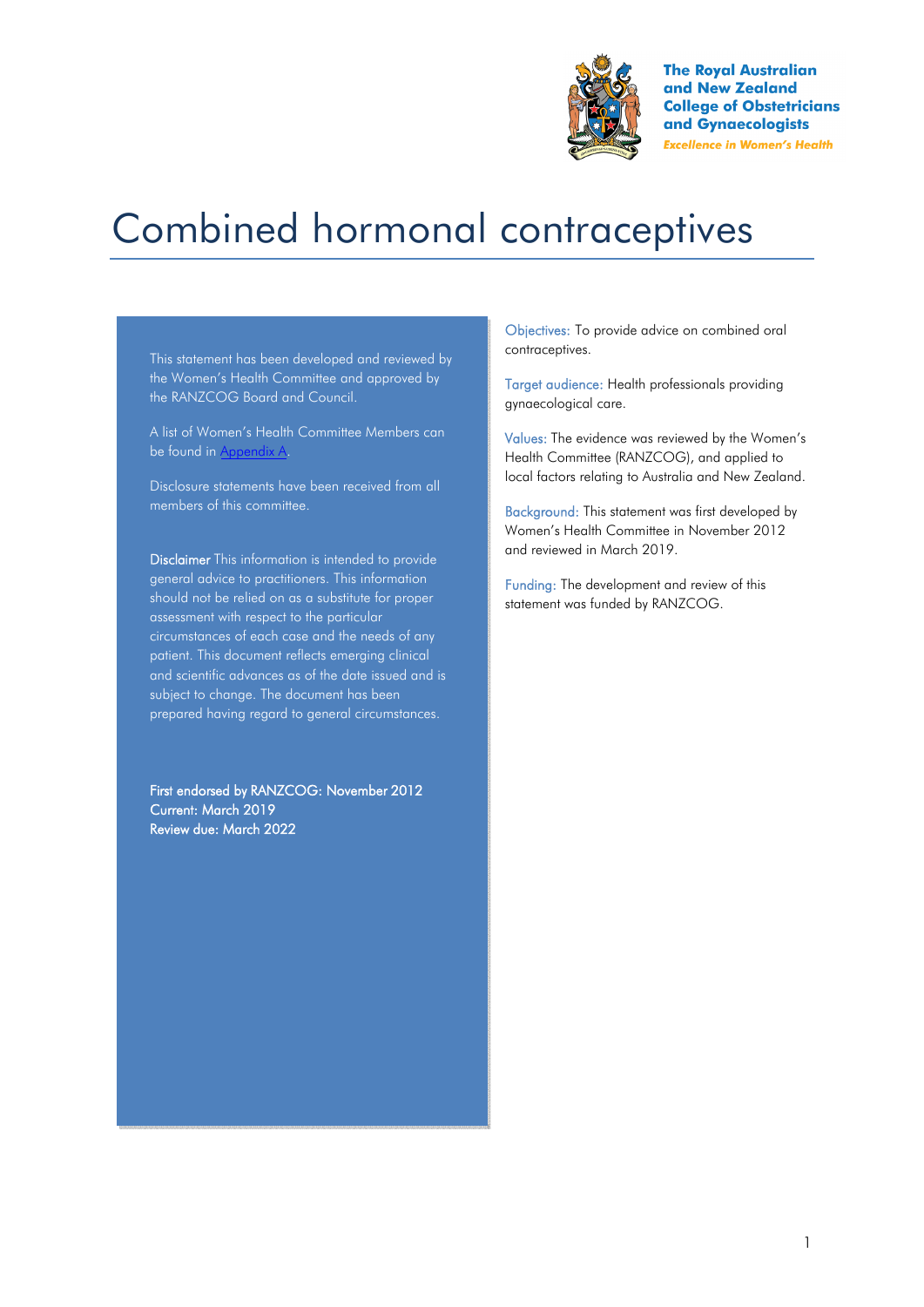# **Table of contents**

| 1. |  |
|----|--|
| 2. |  |
|    |  |
|    |  |
|    |  |
|    |  |
|    |  |
|    |  |
|    |  |
|    |  |
|    |  |
|    |  |
|    |  |
|    |  |
|    |  |
|    |  |
|    |  |
|    |  |
|    |  |
|    |  |
|    |  |
|    |  |
|    |  |
|    |  |
|    |  |
|    |  |
|    |  |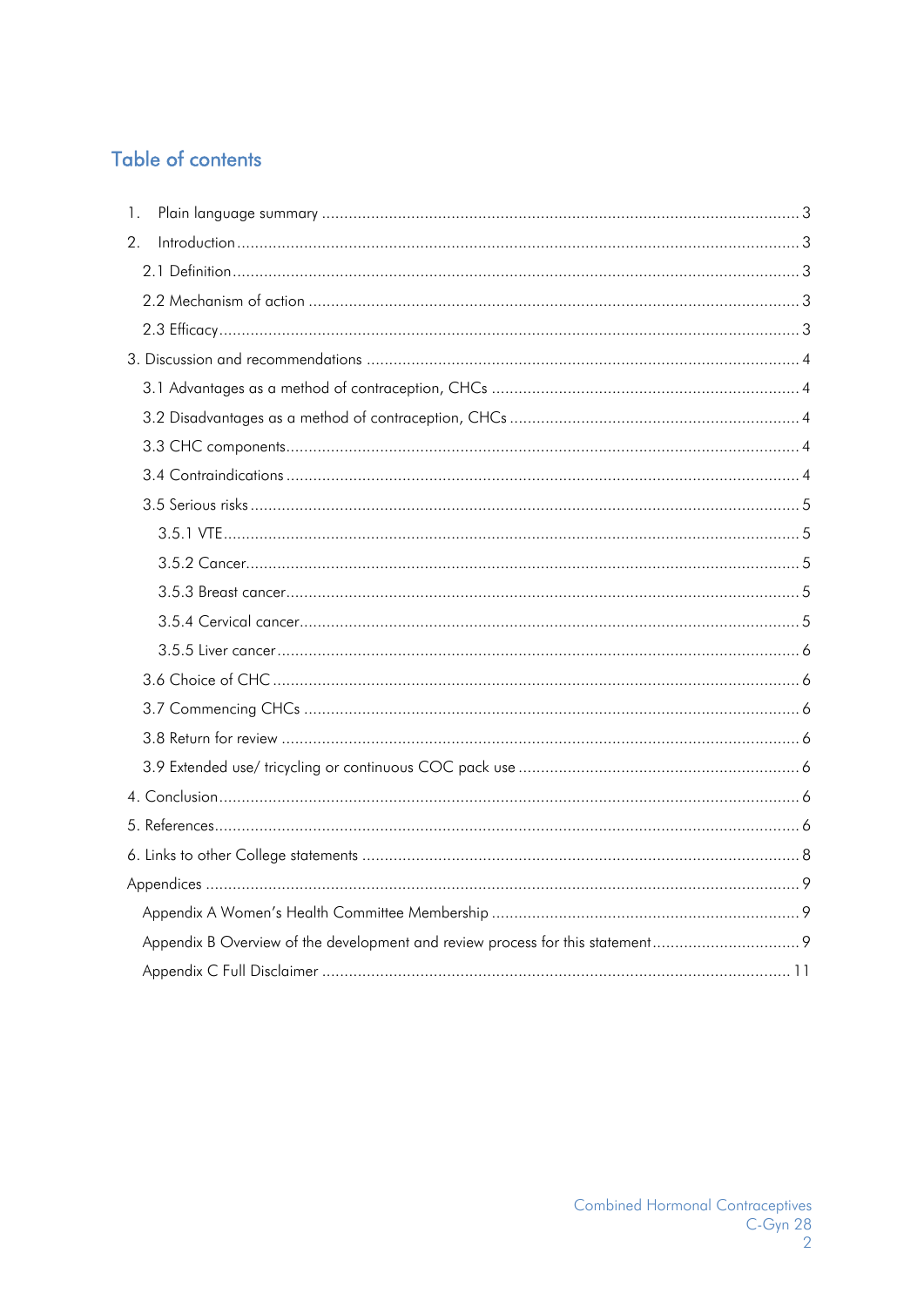# 1. Plain language summary

With appropriate use, combined hormonal contraceptive (CHC) methods are safe and effective. Women planning to use CHCs should discuss this choice with their doctor to make sure that this is a safe and suitable choice for them. This choice will not only depend on a woman's medical and family history, but also on the findings from physical examination (blood pressure and weight, for example) and sometimes the results of tests. The choice will also take into account factors such as the desire for non-contraceptive benefits (acne, hirsutism, heavy menstrual bleeding), cost, and personal preference.

A range of RANZCOG Patient Information Pamphlets can be ordered via: https://www.ranzcog.edu.au/Womens-Health/Patient-Information-Guides/Patient-Information-Pamphlets

## 2. Introduction

#### 2.1 Definition

Combined hormonal contraceptives (CHCs), available as combined oral contraceptives (known as 'the pill') and the vaginal ring, are preparations of an oestrogen and a progestagen. CHCs contain ethinyloestradiol (EE), oestradiol valerate, or oestradiol and one of a range of progestogens.

There are a number of different combined oral contraceptives (COC) formulations and brands. Packaging regimens for pills consist of a minimum of 21 days of hormone pills followed by up to 7 days of placebo.

COC formulations are either:

- Monophasic: All active tablets have an identical formulation.
- Multiphasic: There are two or more formulations within the active pills.

The combined vaginal ring is a 54mm ethylene vinyl acetate copolymer ring and releases a combination of 15mcg EE and 120mcg etonogestrel daily. It is available in Australia as NuvaRing®. It is placed in the vagina for 3 weeks. It is then removed, disposed of and the woman then has a 7 day hormone free week before a new ring is inserted.

The COC and vaginal ring work in the same way and are treated similarly in terms of contraindications, complications, side effects and drug interactions. It is assumed that the vaginal ring will offer similar benefits to the COC but because it is relatively new, extensive supporting evidence is lacking. The majority of this statement, unless otherwise stated, refers to both the COC and the vaginal ring.

#### 2.2 Mechanism of action

The primary mechanism of action is prevention of ovulation. In addition, CHCs thicken cervical mucus, preventing sperm penetration.

#### 2.3 Efficacy

One year efficacy rate estimates for perfect use are 99.7%, and for typical use 91%.<sup>1</sup> Low typical use rates emphasise the need for users to have a clear understanding of how to start, adherence and missed pill information.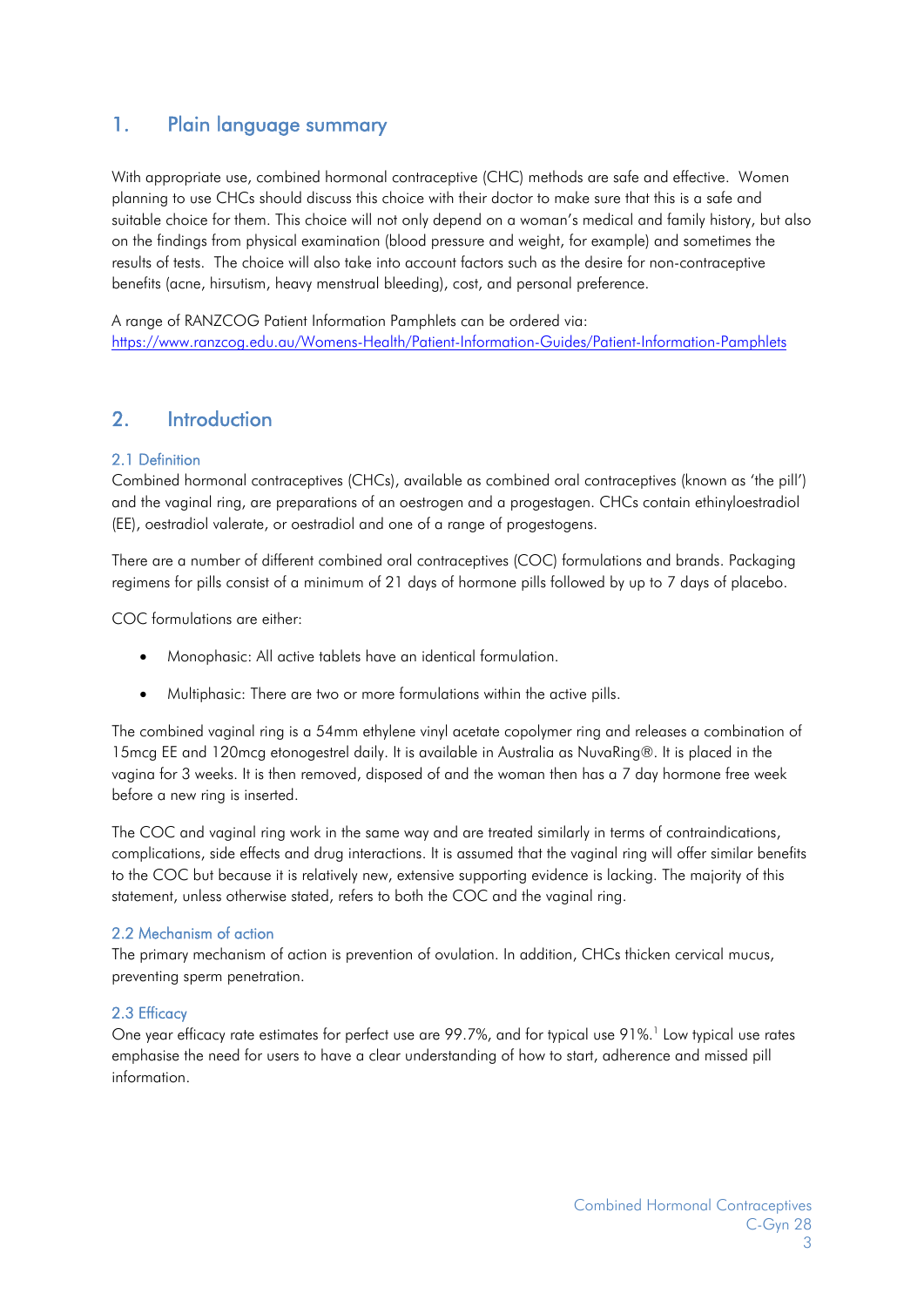# 3. Discussion and recommendations

#### 3.1 Advantages as a method of contraception, CHCs

- Are very effective with correct use:
- Are readily accessible to most women;
- Are easily reversible;
- Provide predictable withdrawal bleeds and the ability to manipulate cycles;
- Can be used to manage menstrual problems, e.g. heavy menstrual bleeding (HMB),<sup>2, 3</sup> dysmenorrhea<sup>4</sup> and symptoms of endometriosis;<sup>5</sup>
- $\overline{C}$ an improve acne;<sup>6</sup>
- Can reduce the risk of endometrial<sup>7</sup> and ovarian cancer;<sup>8</sup>
- Can reduce the risk of bowel cancer;<sup>9</sup>
- Can be used to manage pre-menstrual syndrome (PMS), and its more severe form pre-menstrual dysphoric disorder (PMDD), in some women;10-14
- $\frac{1}{2}$ Can reduce the incidence of functional ovarian cysts<sup>15</sup> and benign ovarian tumours<sup>16</sup>
- Can be useful in managing symptoms of polycystic ovarian syndrome;<sup>17, 18</sup>
- Can assist with management of perimenopausal symptoms.<sup>19</sup>

#### 3.2 Disadvantages as a method of contraception, CHCs

- Typical use failure rates are high;
- Some formulations are relatively expensive;
- As an oestrogen containing contraceptive method, there are rare but serious risks including venous thromboembolism (VTE) and arterial disease, so personal and family history are particularly important;
- Some common conditions limit use, e.g. migraine with aura (absolute contraindication; UK MEC 4 of the UK medical eligibility criteria; see link: <u>http://www.fsrh.org/pdfs/UKMEC2009.pdf</u>) and BMI of ≥ 35kg/m<sup>2</sup> (strong relative contraindication; UK MEC 3).

#### 3.3 CHC components

Until recently the only oestrogen used in Australian CHCs was ethinyloestradiol (EE). The active oestrogen in the recent oestradiol and oestradiol valerate pills is structurally identical to the oestradiol produced by the ovaries.

Newer progestogens, cyproterone acetate, etonogestrel, drospirenone, dienogest and nomogestrel acetate, have been developed over recent decades to avoid androgenic side effects and to have a minimal negative impact on EE induced changes to lipids.<sup>20</sup> Some have been designed with additional potential benefits, e.g. drospirenone is a spironolactone analogue and has a mild diuretic effect.<sup>21</sup> However there is insufficient clinical evidence to preferentially initially prescribe newer progestogens over the older levonorgestrel and norethisterone products. Selecting a progestogen type other than levonorgestrel or norethisterone for women with a pre-existing condition such as acne, pre-menstrual dysphoric disorder or heavy menstrual bleeding may be considered.

#### 3.4 Contraindications

There are a number of conditions which represents an unacceptable health risk if the contraceptive method is used as defined by the UK Medical eligibility criteria for contraceptive use.For CHCs these include:

- Breastfeeding and ≤6 weeks postpartum
- Smoker ≥35 year and ≥ 15 cigarettes/day
- Presence of multiple risk factors for CVD including older age, smoking, diabetes, hypertension
- Hypertension with systolic ≥160mmHg or diastolic ≥95mmHg
- Vascular disease
- Major surgery with prolonged immobilisation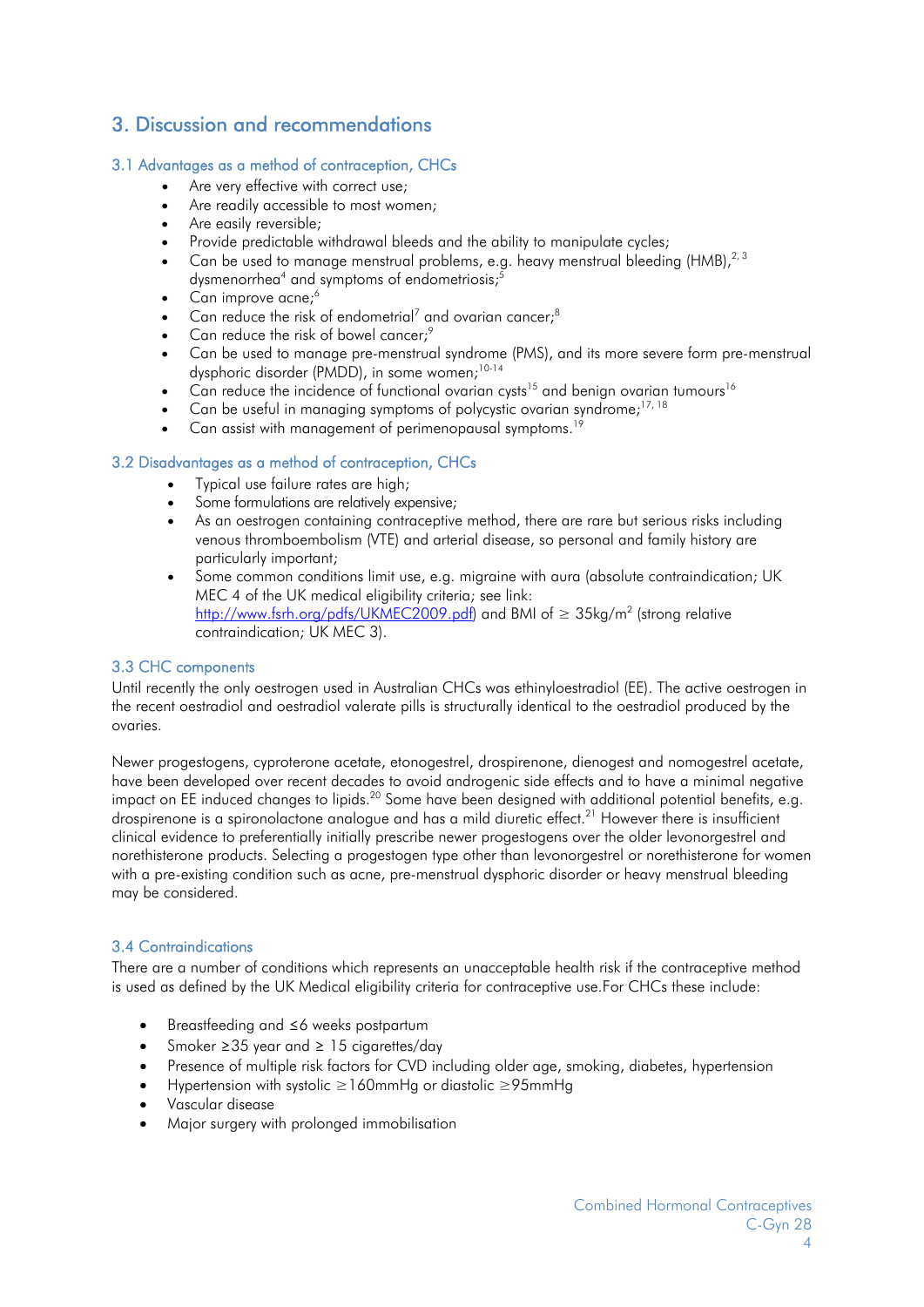- Current or past history of venous thromboembolism (VTE);
- Known thrombogenic mutations \* (Factor V Leiden, Prothrombin mutation, Protein S, Protein C and Antithrombin deficiencies)
- Migraine with aura
- Current or past history of Ischemic Heart Disease (IHD);
- Complicated valvular heart disease
- Diabetes complicated by nephropathy, retinopathy or vascular disease
- Breast cancer;
- Severe Liver disease including cirrhosis hepatocellular adenoma and hepatoma
- Raynaud's with lupus anticoagulant
- SLE with antiphospolipid antibodies

\* 'Routine screening is not appropriate because of the rarity of the conditions and the high cost of screening' (http://www.fsrh.org/pdfs/UKMEC2009.pdf).

Other important considerations are:

- Breastfeeding;
- Drug interactions.

Detailed information on contraindications to CHC use using the medical eligibility criteria (MEC) framework for contraception developed by WHO and modified by the UK Faculty of Sexual and Reproductive Health Care are available on the Faculty of Sexual Reproductive Health Care (FSRH) website (http://www.fsrh.org/pages/clinical\_guidance.asp) or in Contraception: An Australian Clinical Practice Handbook (available from all Australian state Family Planning Organisations).

#### 3.5 Serious risks

#### 3.5.1 VTE

30-35 ug pills EE pills with either desogestrel, gestodene, cyproterone acetate (CPA) and drosperinone appear to increase the risk of VTE compared to pills containing LNG or norethisterone by a factor of 1.5-1.8. However the absolute risk is low. Selection of a pill other than levonorgestrel can be considered where there a pre-existing medical condition such as acne or hirsuitism.

#### 3.5.2 Cancer

The results of a recent large UK cohort study indicate that COC use is not associated with an overall increased risk of cancer. In fact women are relatively protected and there was a statistically significant reduction in the overall risk of cancer in older women who had ever used oral contraceptives compared to those who had not.<sup>22</sup>

#### 3.5.3 Breast cancer

Evidence is divided on whether use of CHCs increases the risk of breast cancer.<sup>23-26</sup> Any increased risk for current users is small and there is no significant difference in risk between ever-users and never-users of CHCs.27, 28 Use of CHCs has not been shown to be associated with increased mortality from breast cancer.<sup>22, 26, 29</sup>

#### 3.5.4 Cervical cancer

Although multiple confounders have made studies difficult to interpret, the balance of evidence supports a small increase in the risk of cervical cancer in users of CHCs. This risk increases with duration of use and gradually decreases after cessation.<sup>30</sup> The rate of cervical cancer in Australia is 4.9/10,000 women per year and is one of the lowest in the world.<sup>31</sup> Regular cervical screening minimises the risk of cervical cancer.<sup>32</sup>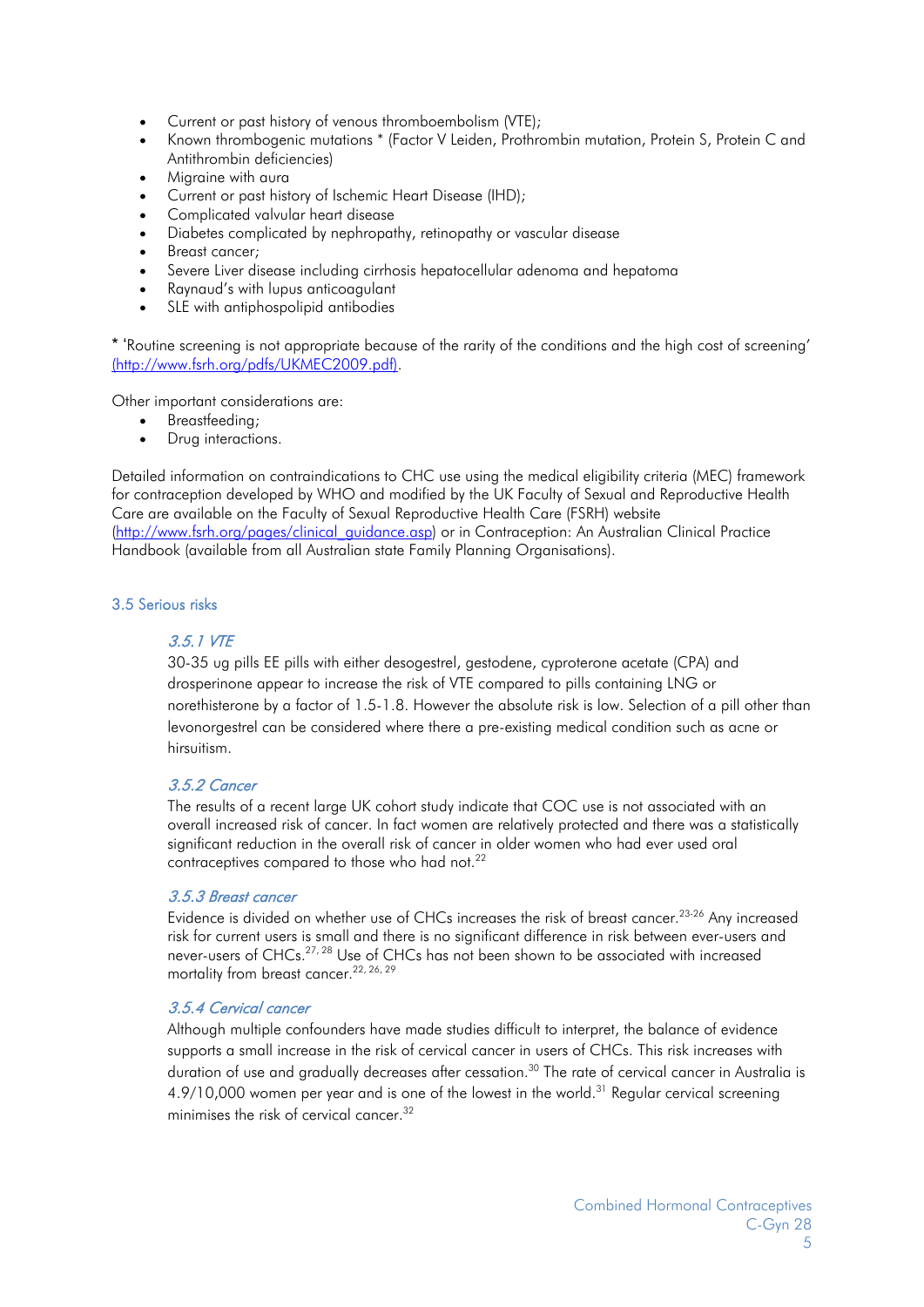#### 3.5.5 Liver cancer

Early studies indicated there was an increased risk of hepatocellular carcinoma in CHC users<sup>33</sup> but this was not confirmed in a more recent large cohort study.<sup>27</sup> Regardless, there is no evidence that CHCs further increase the risk of hepatocellular carcinoma in women with chronic viral hepatitis.<sup>34</sup>

#### 3.6 Choice of CHC

Consider a monophasic COC as a good first choice (a pill with levonorgestrel or norethisterone). Other pills or the vaginal ring are safe to use where there is a specific potential benefit to the woman or there are side effects to first line pills.

#### 3.7 Commencing CHCs

Women who are not using another method of contraception may choose a Traditional or Quick Start initiation regimen. The Quick Start method means starting the pill on the day it is prescribed if the user is unlikely to be pregnant already. A back-up form of birth control (eg, condoms) is needed for the first seven days after the Quick Start.

#### 3.8 Return for review

CHC use may be reviewed after four months initially, and then yearly, provided the woman is at low risk for cardiovascular disease.

#### 3.9 Extended use/ tricycling or continuous COC pack use

This method is a useful way to minimise bleeding. Extended use can also be useful to:

- Decrease the risk of break-through ovulation associated with missed pills in women who forget pills regularly.35 Another method not relying on daily intake is preferred for these women.
- Avoid withdrawal headaches, in the hormone free week.<sup>36-38</sup>
- $\bullet$  Avoid PMS.  $37,38$
- Avoid unacceptably heavy or painful withdrawal bleeds.
- Decrease the risk of breakthrough ovulation in women taking liver enzyme inducers.

Traditionally women wanting to minimise menstruation have been advised to tricycle, meaning to run 3 cycles of the active hormonal pills or vaginal ring together, omitting the placebo break for 2 packs out of 3. A Cochrane review did not demonstrate any additional safety issues for women taking CHCs continuously without placebo breaks for up to 12 months.<sup>39</sup>

Disadvantages are the increased cost, and for some women unpredictable bleeding. ENREF 42<sup>40-42</sup>

Adapted from Contraception: An Australian Clinical Practice Handbook, 2012, 3<sup>rd</sup> edition. Family Planning NSW, Family Planning Qld, Family Planning Victoria (member organisations of Sexual Health and Family Planning Australia).

### 4. Conclusion

Provided they are used correctly, all combined hormonal contraceptive methods in Australia and New Zealand have high efficacy. Choice of CHC type for medically eligible women will be determined by a variety of factors including desire for non-contraceptive benefits (acne, hirsutism, heavy menstrual bleeding), cost and personal preference.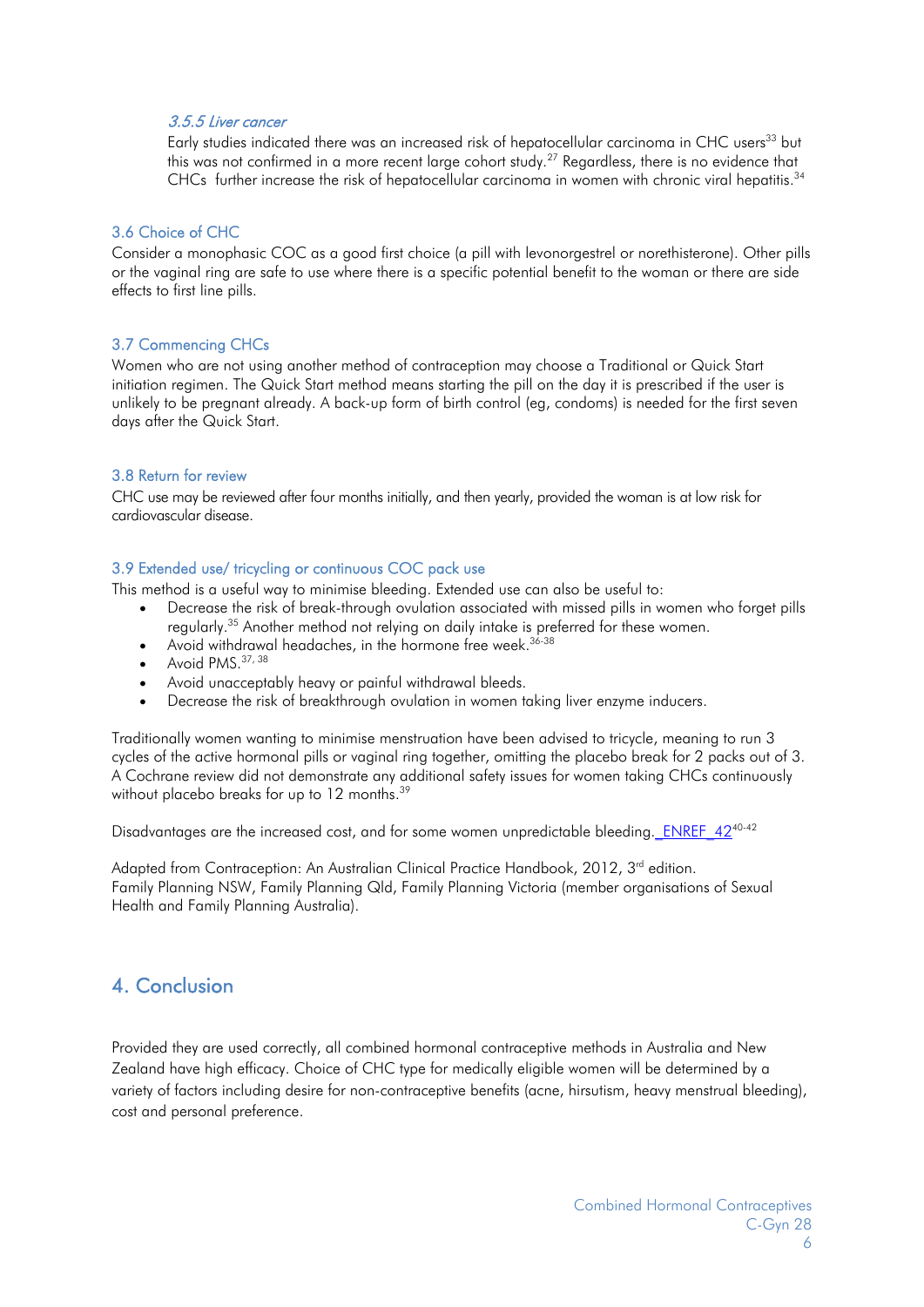# 5. References

- 1. Trussell J. Contraceptive failure in the United States, Contraception. 2011;83(5):397-404.
- 2. Farquhar C, Brown J. Oral contraceptive pill for heavy menstrual bleeding, Cochrane Database Syst Rev. 2009(4):CD000154.
- 3. Jensen JT, Parke S, Mellinger U, Machlitt A, Fraser IS. Effective treatment of heavy menstrual bleeding with estradiol valerate and dienogest: a randomized controlled trial, Obstet Gynecol. 2011;117(4):777-87.
- 4. Larsson G, Milsom I, Lindstedt G, Rybo G. The influence of a low-dose combined oral contraceptive on menstrual blood loss and iron status, Contraception. 1992;46(4):327-34.
- 5. Harada T, Momoeda M, Taketani Y, Hoshiai H, Terakawa N. Low-dose oral contraceptive pill for dysmenorrhea associated with endometriosis: a placebo-controlled, double-blind, randomized trial, Fertil Steril. 2008;90(5):1583-8.
- 6. Arowojolu AO, Gallo MF, Lopez LM, Grimes DA, Garner SE. Combined oral contraceptive pills for treatment of acne, Cochrane Database Syst Rev. 2009(3):CD004425.
- 7. Mueck AO, Seeger H, Rabe T. Hormonal contraception and risk of endometrial cancer: a systematic review, Endocr Relat Cancer. 2010;17(4):R263-71.
- 8. Collaborative Group on Epidemiological Studies of Ovarian C, Beral V, Doll R, Hermon C, Peto R, Reeves G. Ovarian cancer and oral contraceptives: collaborative reanalysis of data from 45 epidemiological studies including 23,257 women with ovarian cancer and 87,303 controls, Lancet. 2008;371(9609):303-14.
- 9. Bosetti C, Bravi F, Negri E, La Vecchia C. Oral contraceptives and colorectal cancer risk: a systematic review and meta-analysis, Hum Reprod Update. 2009;15(5):489-98.
- 10. Joffe H, Cohen LS, Harlow BL. Impact of oral contraceptive pill use on premenstrual mood: predictors of improvement and deterioration, Am J Obstet Gynecol. 2003;189(6):1523-30.
- 11. Seidman DS, Yeshaya A, Ber A, Amodai I, Feinstein I, Finkel I, et al. A prospective follow-up of two 21/7 cycles followed by two extended regimen 84/7 cycles with contraceptive pills containing ethinyl estradiol and drospirenone, Isr Med Assoc J. 2010;12(7):400-5.
- 12. Lopez LM, Kaptein AA, Helmerhorst FM. Oral contraceptives containing drospirenone for premenstrual syndrome, Cochrane Database Syst Rev. 2012;2:CD006586.
- 13. Pearlstein TB, Bachmann GA, Zacur HA, Yonkers KA. Treatment of premenstrual dysphoric disorder with a new drospirenone-containing oral contraceptive formulation, Contraception. 2005;72(6):414-21.
- 14. Yonkers KA, Brown C, Pearlstein TB, Foegh M, Sampson-Landers C, Rapkin A. Efficacy of a new low-dose oral contraceptive with drospirenone in premenstrual dysphoric disorder, Obstet Gynecol. 2005;106(3):492-501.
- 15. Holt VL, Cushing-Haugen KL, Daling JR. Oral contraceptives, tubal sterilization, and functional ovarian cyst risk, Obstet Gynecol. 2003;102(2):252-8.
- 16. Westhoff C, Britton JA, Gammon MD, Wright T, Kelsey JL. Oral contraceptive and benign ovarian tumors, Am J Epidemiol. 2000;152(3):242-6.
- 17. Costello M, Shrestha B, Eden J, Sjoblom P, Johnson N. Insulin-sensitising drugs versus the combined oral contraceptive pill for hirsutism, acne and risk of diabetes, cardiovascular disease, and endometrial cancer in polycystic ovary syndrome, Cochrane Database Syst Rev. 2007(1):CD005552.
- 18. Consensus on women's health aspects of polycystic ovary syndrome (PCOS). , Human reproduction. 2012;27(1):14-24.
- 19. Casper RF DS, Reid RL. The Effect of 20 [mu]g Ethinyl Estradiol/1 mg Norethindrone Acetate (MinestrinTM), a Low-Dose Oral Contraceptive, on Vaginal Bleeding Patterns, Hot Flashes, and Quality of Life in Symptomatic Perimenopausal Women, Menopause. 1997;4(3):139-47.
- 20. Kuhl H. Comparative pharmacology of newer progestogens, Drugs. 1996;51(2):188-215.
- 21. Krattenmacher R. Drospirenone: pharmacology and pharmacokinetics of a unique progestogen, Contraception. 2000;62(1):29-38.
- 22. Hannaford PC, Iversen L, Macfarlane TV, Elliott AM, Angus V, Lee AJ. Mortality among contraceptive pill users: cohort evidence from Royal College of General Practitioners' Oral Contraception Study, BMJ. 2010;340:c927.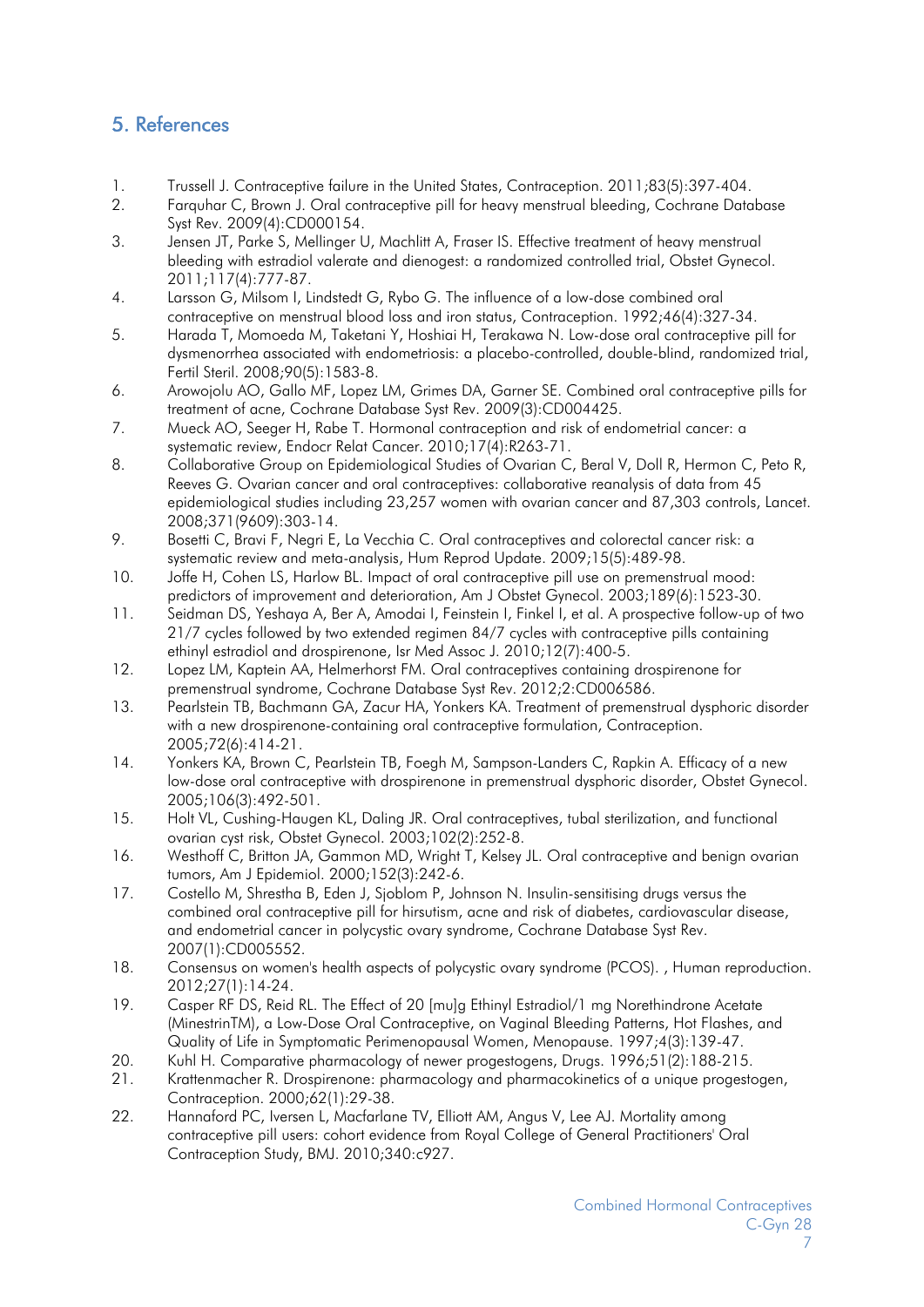- 23. Imkampe AK, Bates T. Correlation of age at oral contraceptive pill start with age at breast cancer diagnosis, Breast J. 2012;18(1):35-40.
- 24. Kahlenborn C, Modugno F, Potter DM, Severs WB. Oral contraceptive use as a risk factor for premenopausal breast cancer: a meta-analysis, Mayo Clin Proc. 2006;81(10):1290-302.
- 25. Marchbanks PA, McDonald JA, Wilson HG, Folger SG, Mandel MG, Daling JR, et al. Oral contraceptives and the risk of breast cancer, N Engl J Med. 2002;346(26):2025-32.
- 26. Collaborative Group on Hormonal Factors in Breast C. Breast cancer and hormonal contraceptives: collaborative reanalysis of individual data on 53 297 women with breast cancer and 100 239 women without breast cancer from 54 epidemiological studies, Lancet. 1996;347(9017):1713-27.
- 27. Hannaford PC, Selvaraj S, Elliott AM, Angus V, Iversen L, Lee AJ. Cancer risk among users of oral contraceptives: cohort data from the Royal College of General Practitioner's oral contraception study, BMJ. 2007;335(7621):651.
- 28. Vessey M. Oral contraceptives and cancer, J Fam Plann Reprod Health Care. 2007;33(2):133.
- 29. Lu Y, Ma H, Malone KE, Norman SA, Sullivan-Halley J, Strom BL, et al. Oral contraceptive use and survival in women with invasive breast cancer, Cancer Epidemiol Biomarkers Prev. 2011;20(7):1391-7.
- 30. International Collaboration of Epidemiological Studies of Cervical C, Appleby P, Beral V, Berrington de Gonzalez A, Colin D, Franceschi S, et al. Cervical cancer and hormonal contraceptives: collaborative reanalysis of individual data for 16,573 women with cervical cancer and 35,509 women without cervical cancer from 24 epidemiological studies, Lancet. 2007;370(9599):1609- 21.
- 31. International Cancer Screening Network NCI. Age-Adjusted Cervical Cancer Incidence and Mortality Rates for 2008 for 32 countries, . Available from: http://appliedresearch.cancer.gov/icsn/cervical/mortality.html.
- 32. Mitchell HS. How much cervical cancer is being prevented?, Med J Aust. 2003;178(6):298.
- 33. Neuberger J, Forman D, Doll R, Williams R. Oral contraceptives and hepatocellular carcinoma, Br Med J (Clin Res Ed). 1986;292(6532):1355-7.
- 34. Combined oral contraceptives and liver cancer. The WHO Collaborative Study of Neoplasia and Steroid Contraceptives, Int J Cancer. 1989;43(2):254-9.
- 35. Vandever MA, Kuehl TJ, Sulak PJ, Witt I, Coffee A, Wincek TJ, et al. Evaluation of pituitary-ovarian axis suppression with three oral contraceptive regimens, Contraception. 2008;77(3):162-70.
- 36. Sulak PJ, Scow RD, Preece C, Riggs MW, Kuehl TJ. Hormone withdrawal symptoms in oral contraceptive users, Obstet Gynecol. 2000;95(2):261-6.
- 37. Halbreich U, Freeman EW, Rapkin AJ, Cohen LS, Grubb GS, Bergeron R, et al. Continuous oral levonorgestrel/ethinyl estradiol for treating premenstrual dysphoric disorder, Contraception. 2012;85(1):19-27.
- 38. Coffee AL, Kuehl TJ, Willis S, Sulak PJ. Oral contraceptives and premenstrual symptoms: comparison of a 21/7 and extended regimen, Am J Obstet Gynecol. 2006;195(5):1311-9.
- 39. Edelman AB, Gallo MF, Jensen JT, Nichols MD, Schulz KF, Grimes DA. Continuous or extended cycle vs. cyclic use of combined oral contraceptives for contraception, Cochrane Database Syst Rev. 2005(3):CD004695.
- 40. Teichmann A, Apter D, Emerich J, Greven K, Klasa-Mazurkiewicz D, Melis GB, et al. Continuous, daily levonorgestrel/ethinyl estradiol vs. 21-day, cyclic levonorgestrel/ethinyl estradiol: efficacy, safety and bleeding in a randomized, open-label trial, Contraception. 2009;80(6):504-11.
- 41. Miller L, Hughes JP. Continuous combination oral contraceptive pills to eliminate withdrawal bleeding: a randomized trial, Obstet Gynecol. 2003;101(4):653-61.
- 42. Miller L, Verhoeven CH, Hout J. Extended regimens of the contraceptive vaginal ring: a randomized trial, Obstet Gynecol. 2005;106(3):473-82.

# 6. Links to other College statements

Evidence-based Medicine, Obstetrics and Gynaecology (C-Gen 15)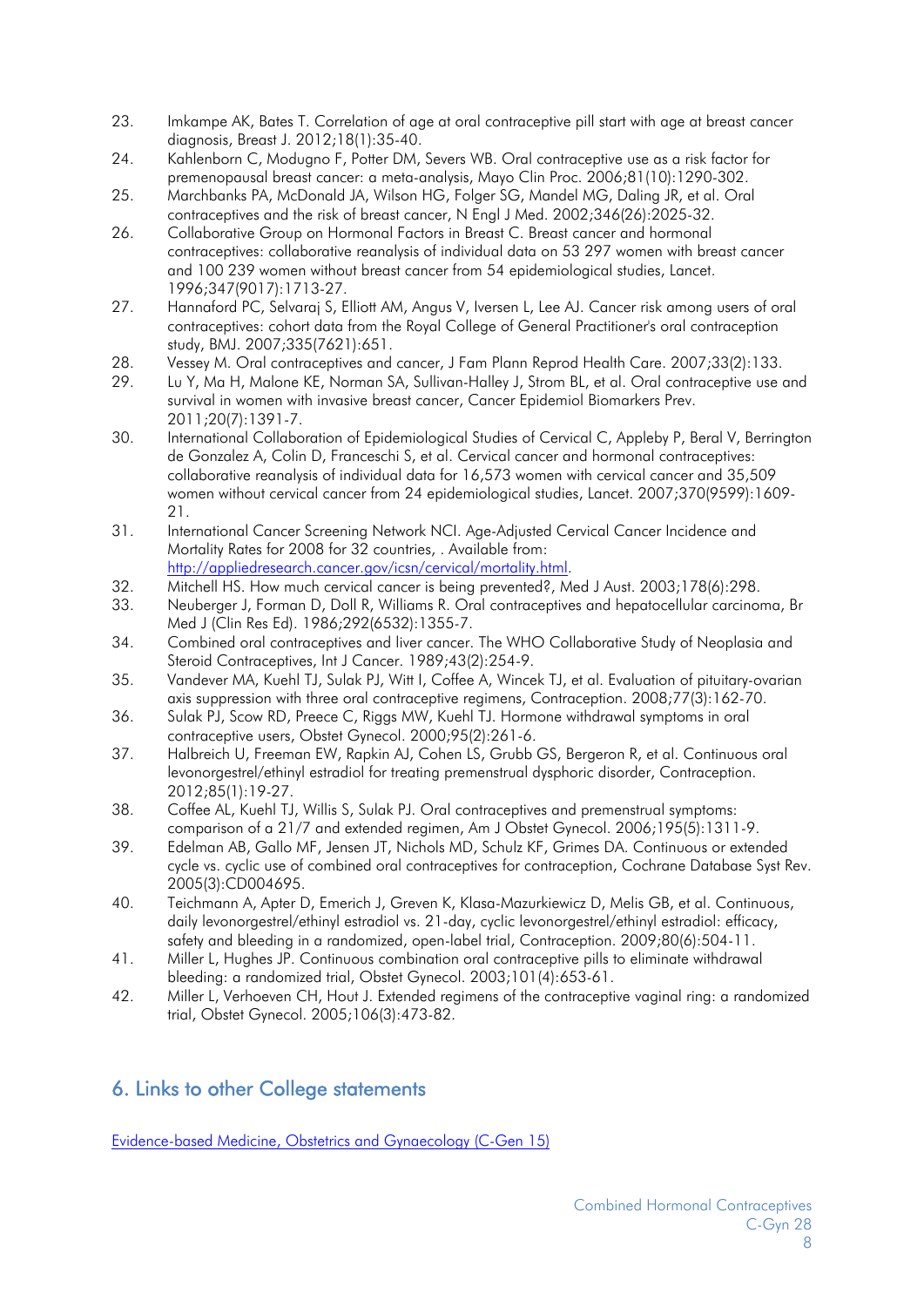# **Appendices**

#### Appendix A Women's Health Committee Membership

| Name                              | Position on Committee           |
|-----------------------------------|---------------------------------|
| Professor Yee Leung               | Chair and Board Member          |
| Dr Gillian Gibson                 | Deputy Chair, Gynaecology       |
|                                   | Deputy Chair, Obstetrics and    |
| Dr Scott White                    | Subspecialties Representative   |
| Associate Professor Ian Pettigrew | Member and EAC Representative   |
| Dr Kristy Milward                 | Member and Councillor           |
| Dr Will Milford                   | Member and Councillor           |
| Dr Frank O'Keeffe                 | Member and Councillor           |
| Professor Sue Walker              | Member                          |
| Dr Roy Watson                     | Member and Councillor           |
| Dr Susan Fleming                  | Member and Councillor           |
| Dr Marilyn Clarke                 | <b>ATSI Representative</b>      |
| Associate Professor Kirsten Black | Member                          |
| Dr Thangeswaran Rudra             | Member                          |
| Dr Nisha Khot                     | Member and SIMG Representative  |
| Dr Judith Gardiner                | Diplomate Representative        |
| Dr Angela Brown                   | Midwifery Representative        |
| Ms Ann Jorgensen                  | <b>Community Representative</b> |
| Dr Rebecca Mackenzie-Proctor      | Trainee Representative          |
| Prof Caroline De Costa            | Co-opted member (ANZJOG member) |
| Dr Christine Sammartino           | Observer                        |

#### Appendix B Overview of the development and review process for this statement

i. Steps in developing and updating this statement

This statement was originally developed in November 2012 and was most recently reviewed in March 2019. The Women's Health Committee carried out the following steps in reviewing this statement:

- Declarations of interest were sought from all members prior to reviewing this statement.
- Structured clinical questions were developed and agreed upon.
- An updated literature search to answer the clinical questions was undertaken.
- At the November 2018 face-to-face committee meeting, the existing consensus-based recommendations were reviewed and updated (where appropriate) based on the available body of evidence and clinical expertise. Recommendations were graded as set out below in Appendix B part iii)

#### ii. Declaration of interest process and management

Declaring interests is essential in order to prevent any potential conflict between the private interests of members, and their duties as part of the Women's Health Committee.

A declaration of interest form specific to guidelines and statements was developed by RANZCOG and approved by the RANZCOG Board in September 2012. The Women's Health Committee members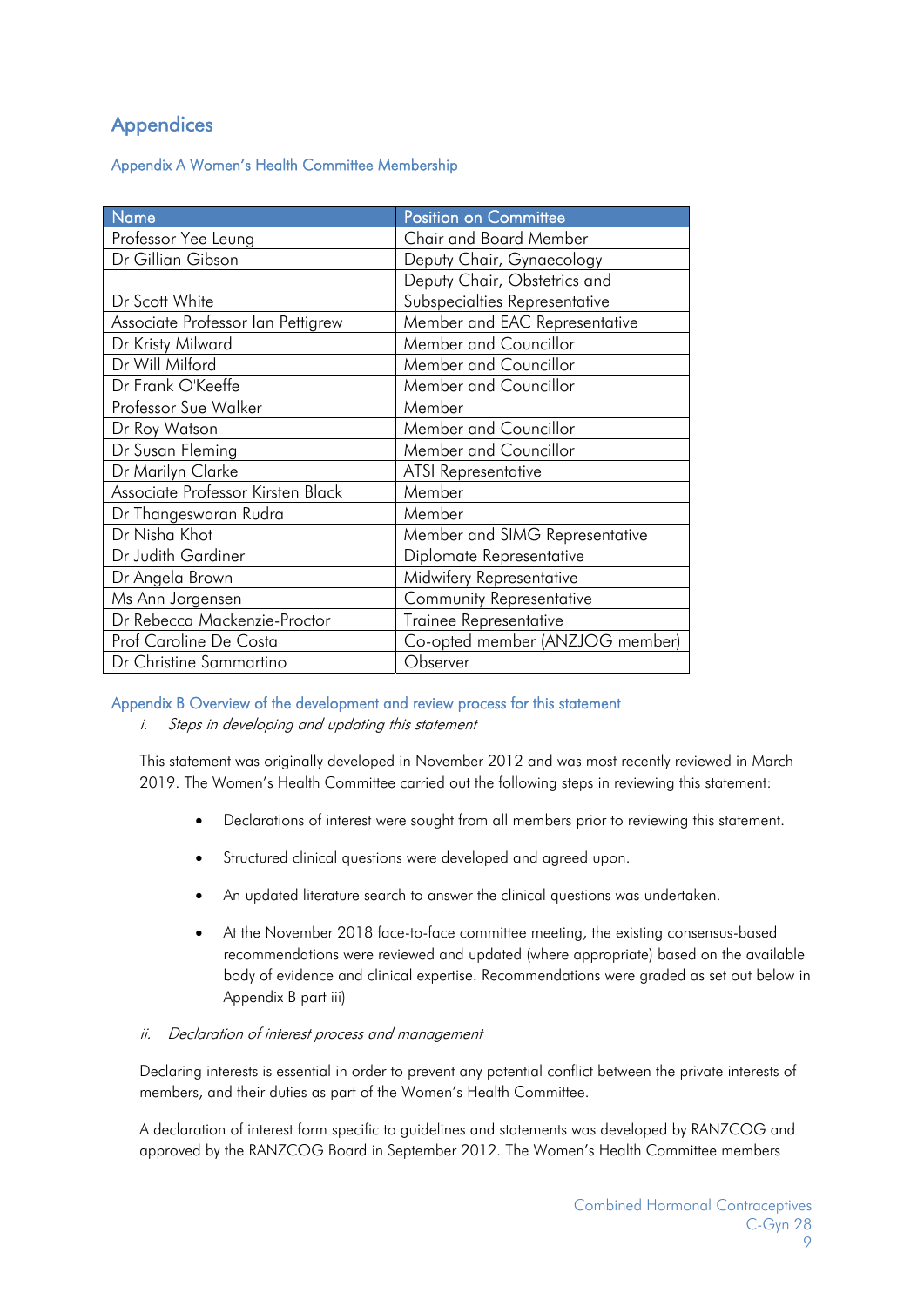were required to declare their relevant interests in writing on this form prior to participating in the review of this statement.

Members were required to update their information as soon as they become aware of any changes to their interests and there was also a standing agenda item at each meeting where declarations of interest were called for and recorded as part of the meeting minutes.

There were no significant real or perceived conflicts of interest that required management during the process of updating this statement.

#### iii. Grading of recommendations

Each recommendation in this College statement is given an overall grade as per the table below, based on the National Health and Medical Research Council (NHMRC) Levels of Evidence and Grades of Recommendations for Developers of Guidelines. Where no robust evidence was available but there was sufficient consensus within the Women's Health Committee, consensus-based recommendations were developed or existing ones updated and are identifiable as such. Consensus-based recommendations were agreed to by the entire committee. Good Practice Notes are highlighted throughout and provide practical guidance to facilitate implementation. These were also developed through consensus of the entire committee.

| Recommendation category |   | Description                                                                                                    |
|-------------------------|---|----------------------------------------------------------------------------------------------------------------|
| Evidence-based<br>A     |   | Body of evidence can be trusted to guide practice                                                              |
|                         | B | Body of evidence can be trusted to guide practice in most<br>situations                                        |
|                         | C | Body of evidence provides some support for<br>recommendation(s) but care should be taken in its<br>application |
|                         | D | The body of evidence is weak and the recommendation<br>must be applied with caution                            |
| Consensus-based         |   | Recommendation based on clinical opinion and expertise<br>as insufficient evidence available                   |
| Good Practice Note      |   | Practical advice and information based on clinical opinion<br>and expertise                                    |